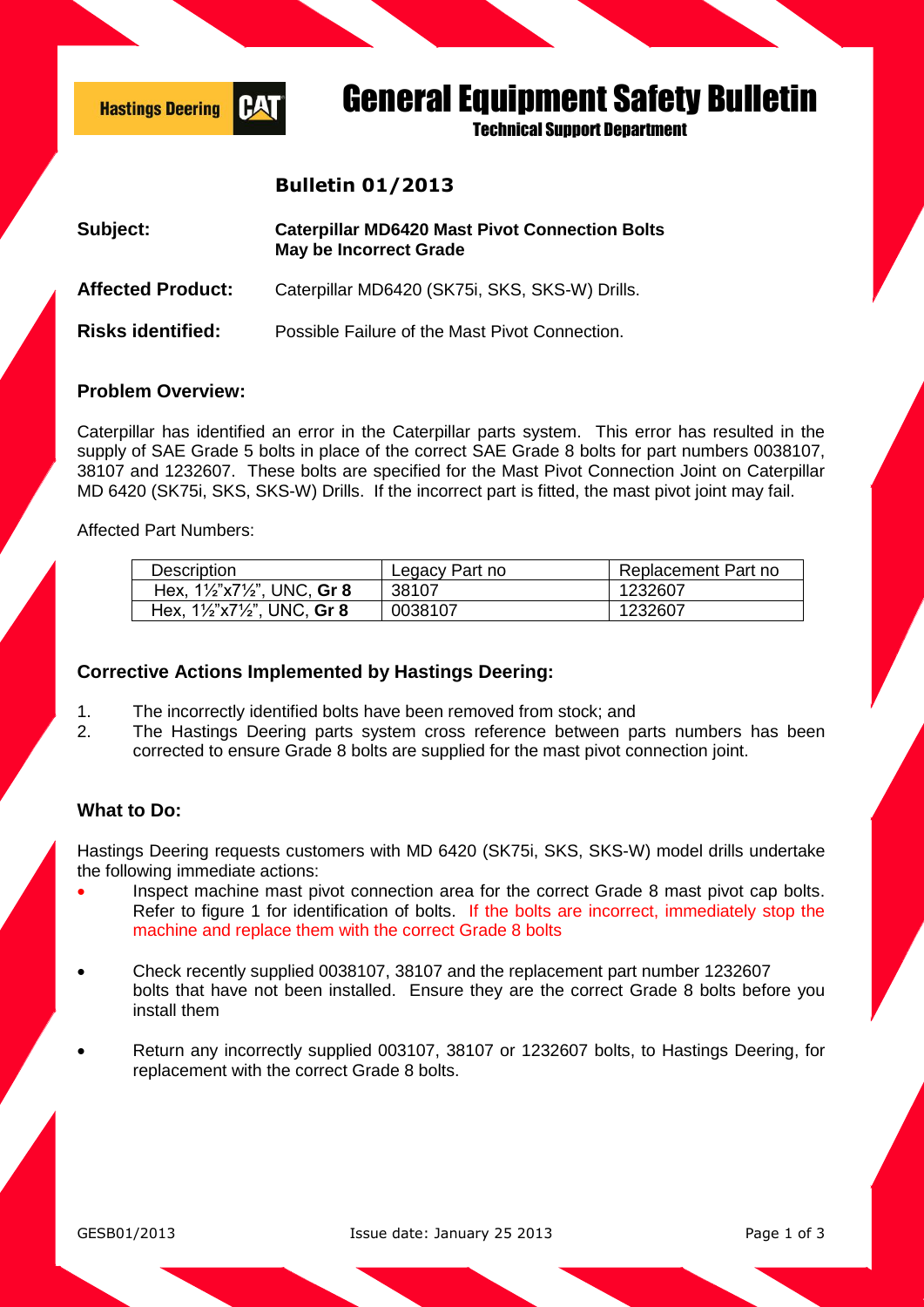

## General Equipment Safety Bulletin

Technical Support Department

### **Inspection Procedure:**

Inspect the mast pivot connection area to ensure that Grade 8 bolts have been installed at all positions. (Ref: Figures 1, 2 & 3 Below)

Grade 5 and Grade 8 bolts can be identified by the number of radial lines stamped on the top of the bolt head by the manufacturer. Grade 5 bolts have three lines 120 degrees apart. Grade 8 bolts have six lines 60 degrees apart. Refer figure 1 below for typical examples





Grade 8 Fastener

Grade 5 Fastener

Figure 1 - Grade 5 and Grade 8 bolt markings

### **Mast pivot connection joint:**